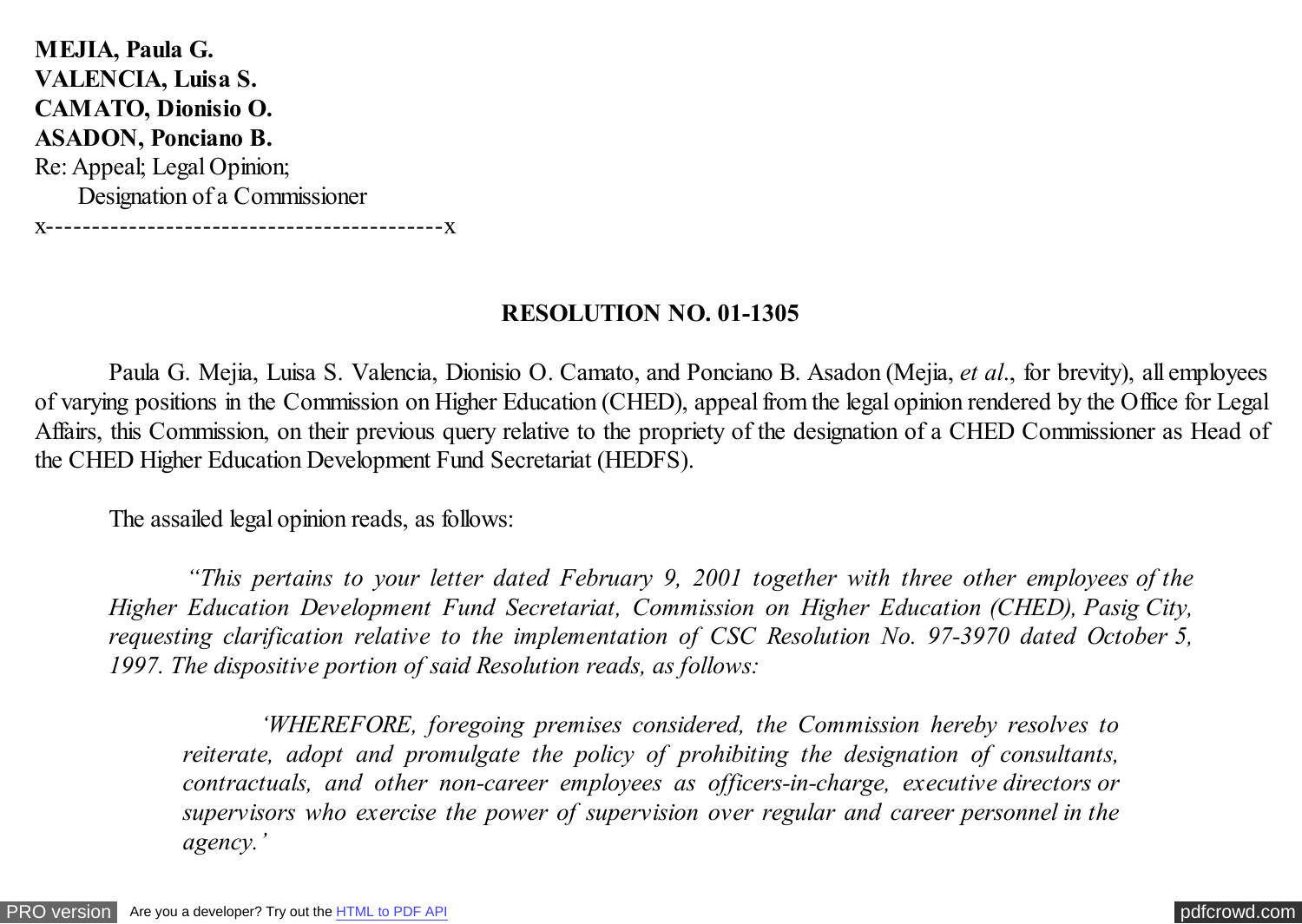*"You represented that Chairman Ester A. Garcia of CHED designated Commissioner Manuel D. Punzal as Officer-in-Charge of the Higher Education Development Fund Secretariat, notwithstanding that the latter is a non-career official. Hence, you now inquire whether such designation is sanctioned by the Civil Service Law and Rules.*

 *"Pointedly, the prohibition stated in CSC Resolution No. 97-3970 is now embodied in Section 15, Rule XIII of the Revised Omnibus Rules on Appointments and Other Personnel Actions, which categorically provides, as follows:*

 *'Sec. 15. No consultant, contractual or non-career employee shall be designated to positions exercising control or supervision over regular and career personnel.'*

 *"As will be noted from the abovequoted provision, what is prohibited is the designation of consultants, contractuals and non-career employees to positions exercising control or supervision over regular or career employees. However, in interpreting said provision, rules on statutory construction must be taken into consideration, particularly, the principle of ejusdem generis. Under this principle, when a general word follows an enumeration of particular words of the same class, the general word is to be construed to be restricted to persons or things resembling or of the same kind or class as those specifically mentioned. (Agpalo; Statutory Construction, Third Edition, 1995). Hence, the general term 'non-career' in the quoted provision must be read together with the enumeration preceding the same. The term 'non-career' therein must be construed to mean other non-career employees within the same level of contractuals or consultants.*

 *"Certainly, a Commissioner of CHED does not fall within the same kind or class as those of contractuals or consultants. Thus, it becomes exceedingly clear that the prohibition embodied in CSC Resolution No. 97-3970 and Section 15, Rule XIII of the Revised Omnibus Rules on Appointments and Other Personnel Actions, will not apply to Commissioner of CHED. Besides, by the very nature of an appointment as CHED Commissioner, such position carries with it the inherent power to supervise and exercise control over the offices within CHED."*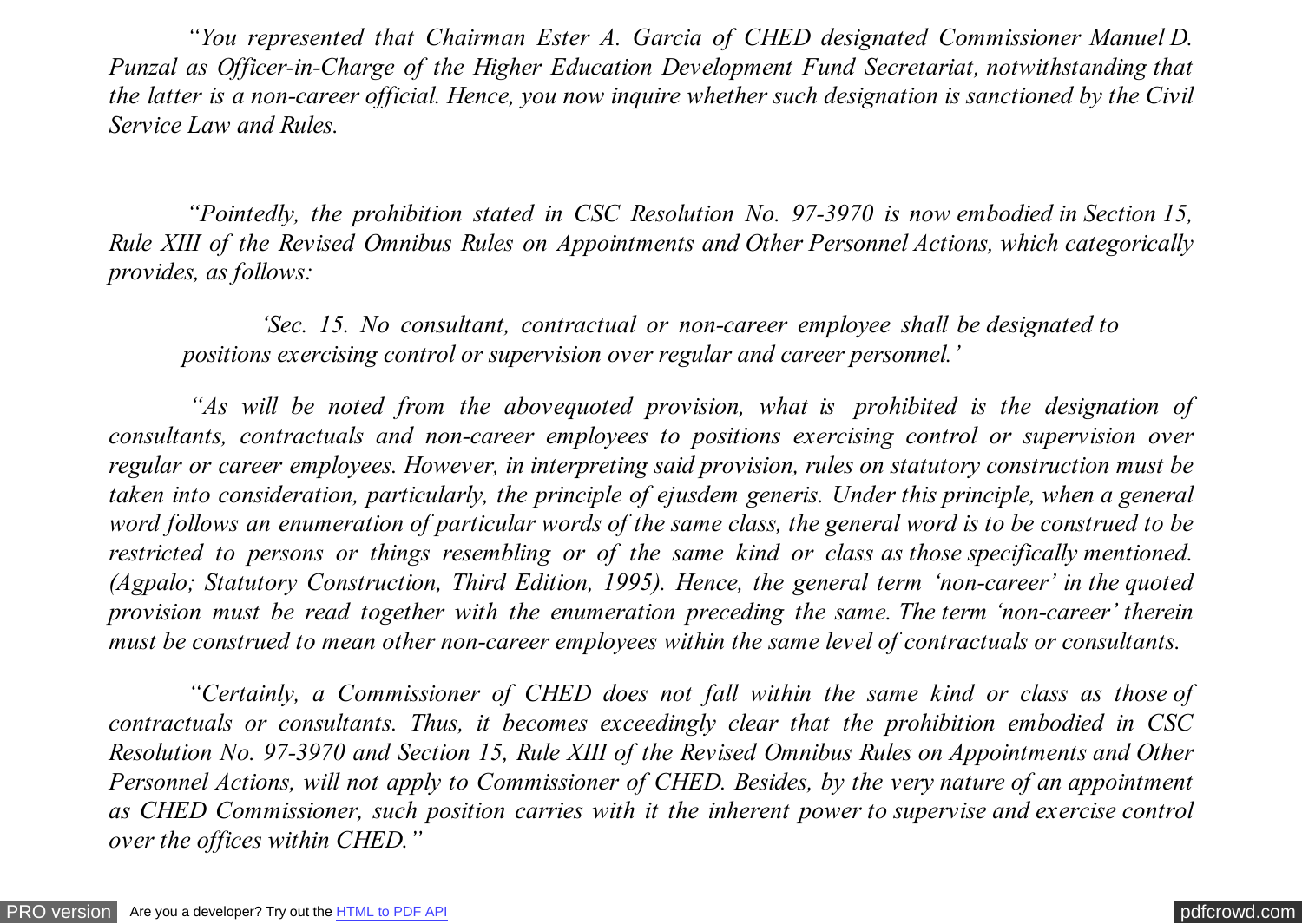In questioning the above-quoted opinion, Mejia, *et al.* posit the following:

### *"APPEAL*

#### *x x x*

 *"We respectfully submit the following grounds for this APPEAL, consisting of our clarification of Gabriel's confusing clarification, to wit:*

*"1. On the second paragraph of Gabriel's letter, which reads as follows: 'You represented that Chairman Ester A. Garcia of CHED designated Commissioner Manuel D. Punzal as Officer-in-Charge of the Higher Education Development Fund Secretariat, notwithstanding that the latter is a non-career official. Hence, you now inquire whether such designation is sanctioned by the Civil Service Law and Rules.'*

## *"Our Clarification of Gabriel's confusing clarification:*

*"We never inquired 'whether such designation is sanctioned by the Civil Service Law and Rules.' On the contrary, we posited that such designation was contrary to Civil Service regulation prohibiting the designation of non-career employees as OIC or executive director or regular staff/offices with power of control and supervision over career employees.*

*"We prayed the Honorable Civil Service Commission to render OPINION en banc, pursuant to the Civil Service Law, on the questions we raised in our aforesaid letter, specifically:*

*'1. Can a Commissioner exercise oversight or supervision function over the HEDF Secretariat considering that staff is already under the supervision and control of the Chairman as agency head? And considering that the HEDF Secretariat is not a project or program but a regular staff of the Commission on Higher Education composed of career employees?*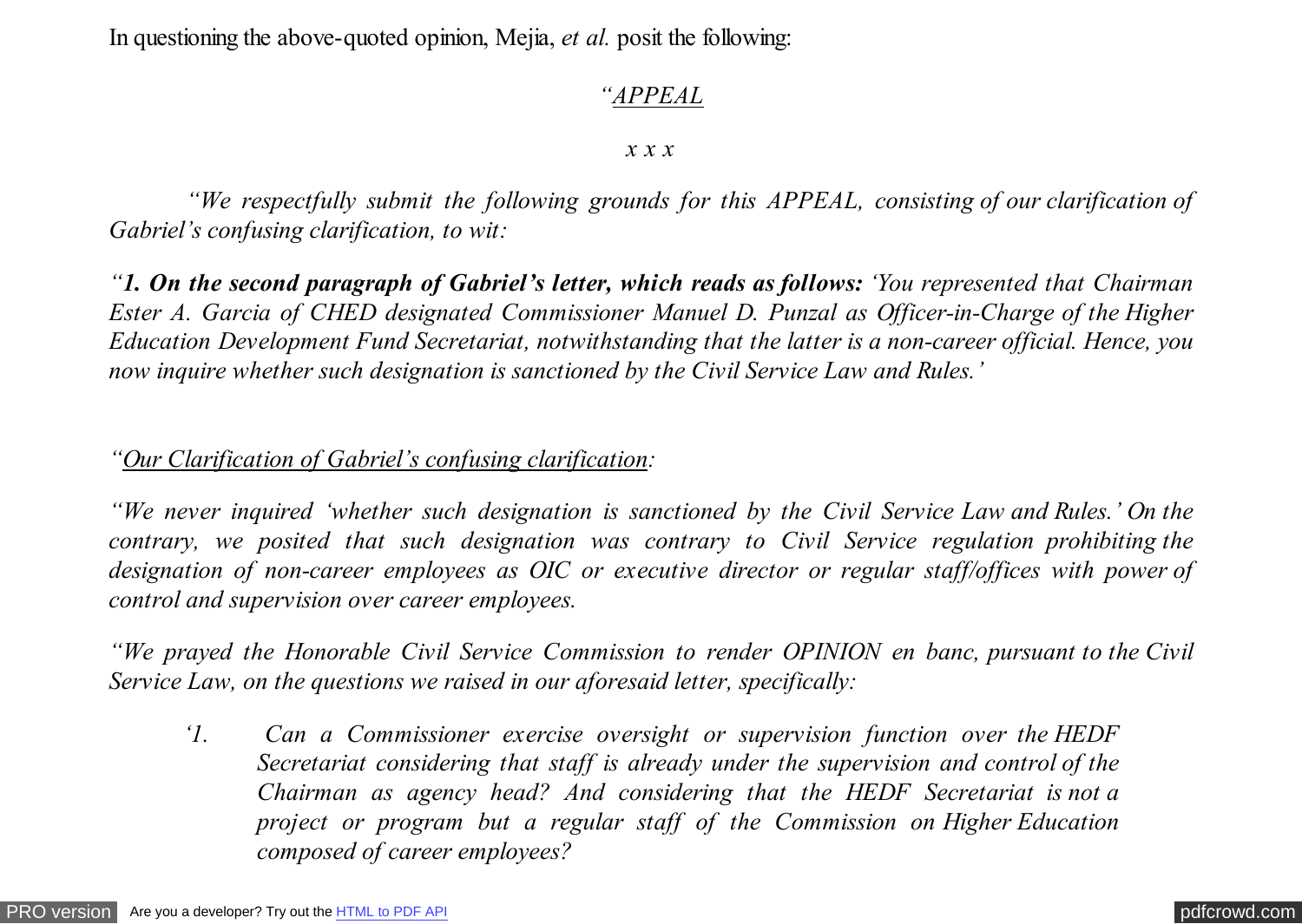- *'2. Can a Commissioner who is an official holding a non-career position be designated as Officer-in-Charge of the HEDF Secretariat?*
- *'3. Can an appointment or designation be made to a non-vacant position?'*

*"We never asked for Gabriel's confusing clarification.*

*"II. On the third paragraph of Gabriel's letter, which reads as follows: 'Pointedly, the prohibition stated in CSC Resolution No. 97-3970 is now embodied in Section 15, Rule XIII of the Revised Omnibus Rules on Appointments and Other Personnel Actions, which categorically provides, as follows:*

 *x x x*

*"Our clarification of Gabriel's confusing clarification:*

 *"Apparently, Mr. Gabriel was confused by some commissioner and director's assertion that they are no employee. But the law defines –*

*'Employee'—when used in reference to a person in the public service of the government, includes any person in the service of the government or any of its agencies, divisions, subdivisions or instrumentalities. (Administrative Code of 1987, Introductory Provisions, Sec. 2, par. [15])*

 *"Thus, under the definition, Commissioner Punzal is employee, an employee in the non-career service or 'non-career employee.'*

*"III. On the fourth paragraph of Gabriel's letter, which reads as follows: 'As will be noted from the abovequoted provision, what is prohibited is the designation of consultants, contractuals and non-career employees to positions exercising control or supervision over regular or career employees. However, in*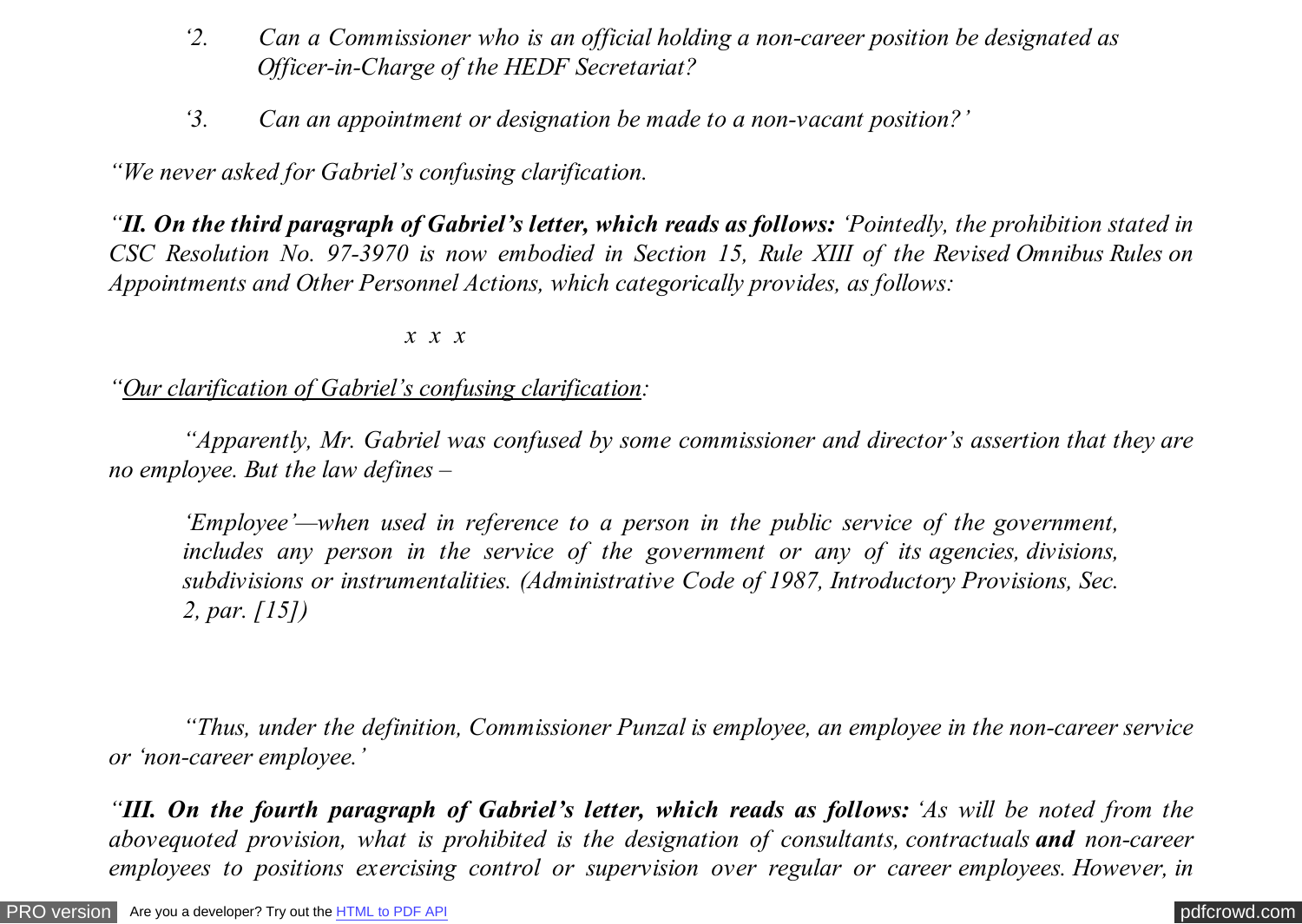*interpreting said provision, rules on statutory construction must be taken into consideration, particularly, the principle of ejusdem generis. Under this principle, when a general word follows an enumeration of particular words of the same class, the general word is to be construed to be restricted to persons or things resembling or of the same kind or class as those specifically mentioned (Agpalo; Statutory Construction, Third Edition, 1995). Hence, the general term 'non-career' in the quoted provision must be read together with the enumeration preceding the same. The term 'non-career' therein must be construed to mean other non-career employees within the same level of contractuals or consultants.' (Emphasis supplied)*

*"Our clarification of Gabriel's confusing clarification:*

 *"In the above-quoted fourth paragraph of Gabriel's letter, the conjunction and is highlighted to emphasize his confused attempt to explain his principle of ejusdem generis.*

 *"The above-quoted Sec. 15 uses the alternative conjunction or, not the conjunction and, which makes a difference in the discussion of that principle:*

 *'It is a rule in statutory construction that every part of the statute must be interpreted with reference to the context, i.e., that every part of the statute must be considered together with the other parts, and kept subservient to the general intent of the whole enactment.' Paras v. COMELEC, 264 SCRA 54, cited in Blanquera vs. Alcala, 295 SCRA 366 (1998)*

 *"The said Sec. 15 has the force of law. It speaks in plain and unambiguous language. x x x*

 *"So also, resort to extrinsic aid is unwarranted, the language of the rule being plain and unambiguous. Then, too, Gabriel's confusing clarification would unnecessary limit the application of that beneficient rule by the simple expedient of invoking the Latin maxim of ejusdem generis. For even the opinions of the Secretary of Justice, as the Supreme Court held in Republic of the Philippines vs. Court of Appeals, 299 SCRA 199 (1998), are unavailing to supplant or rectify any mistake or omission in the law.*

 *'The Commission is bound by and may not waive is own rules formally promulgated*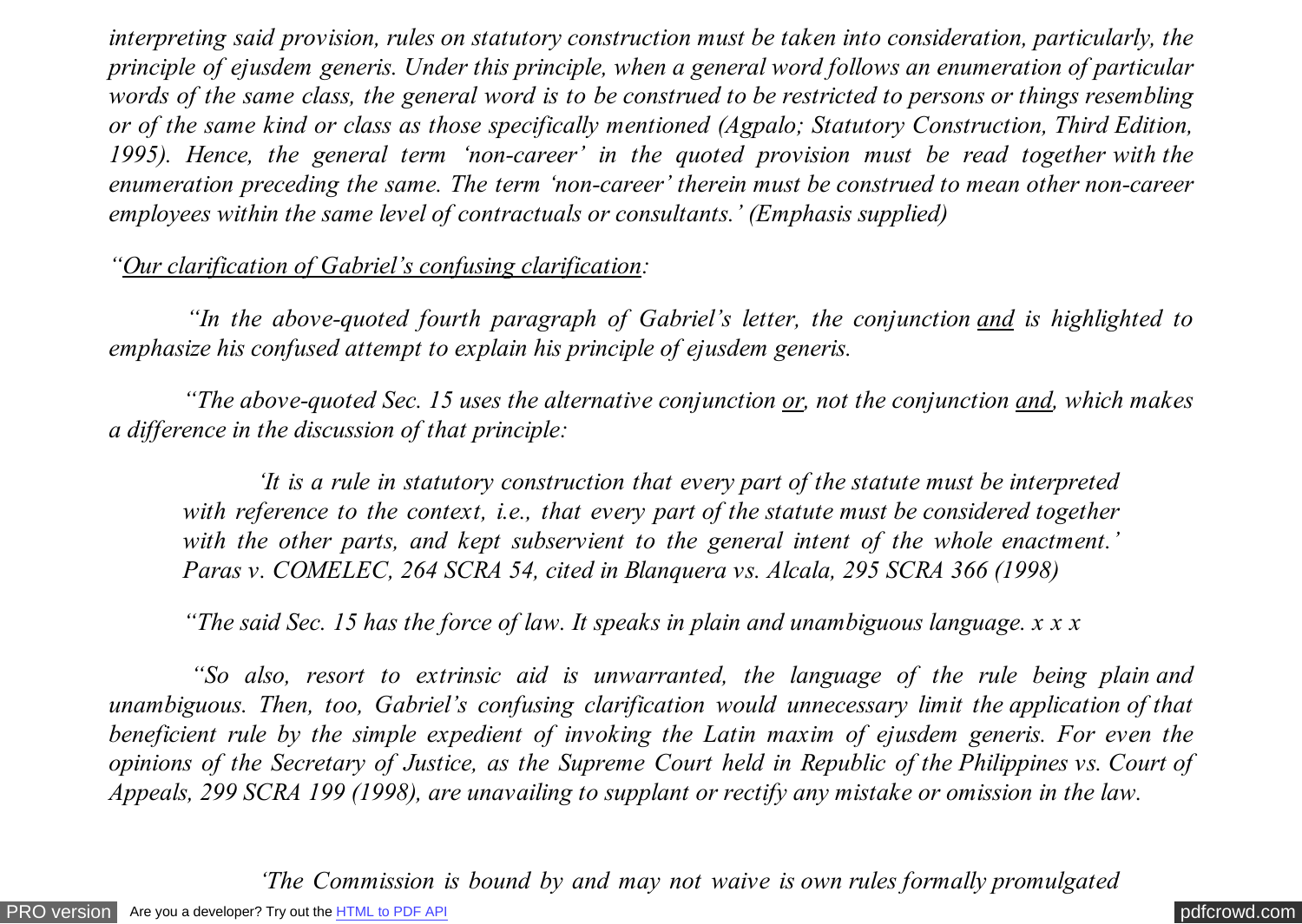*(Ariz.—Taylor v. McSwain, 95 P. 2d 415, 54 Ariz. 295), and must act in accordance with its rules and regulations as they exist at the time the action is taken.' (Ariz.—Taylor v. McSwain, supra.)*

 *"It is indeed intriguing to note that even as Mr. Gabriel went to some extent in citing solely said Section 15 just to inject his ejusdem generis principle, he overlooked, by intent or design, the preceding Section 14, which plainly reads as follows:*

 *'Sec. 14. No person appointed to a position in the non-career service shall perform the duties properly belonging to any person in the career service.'*

 *"Then Mr. Gabriel needed only ask: Who are included in the non-career service? The answer is provided in Sec. 9 of the Civil Service Law, which reads as follows:*

*'Sec. 9. Non-Career Service. -- x x x*

*'The Non-Career Service shall include:*

 *x x x*

*'(3) Chairman and members of commissions and boards with fixed terms of office and their personal and confidential staff.'*

#### *x x x*

[PRO version](http://pdfcrowd.com/customize/) Are you a developer? Try out th[e HTML to PDF API](http://pdfcrowd.com/html-to-pdf-api/?ref=pdf) contract the contract of the HTML to PDF API [pdfcrowd.com](http://pdfcrowd.com)  *"Clearly, the prohibition stated in CSC Resolution No. 97-3970 is now embodied not just in Section 15 but also in Section 14, Rule XIII of the Revised Omnibus Rules on Appointments and Other Personnel Actions. That Mr. Gabriel did not mention this particular fact in his clarification is what makes it confusing; worse, such non-disclosure betrays either his ignorance of the Civil Service rules or his mental dishonesty with the specific purpose to hide that particular provision which is definitely damaging to his position!*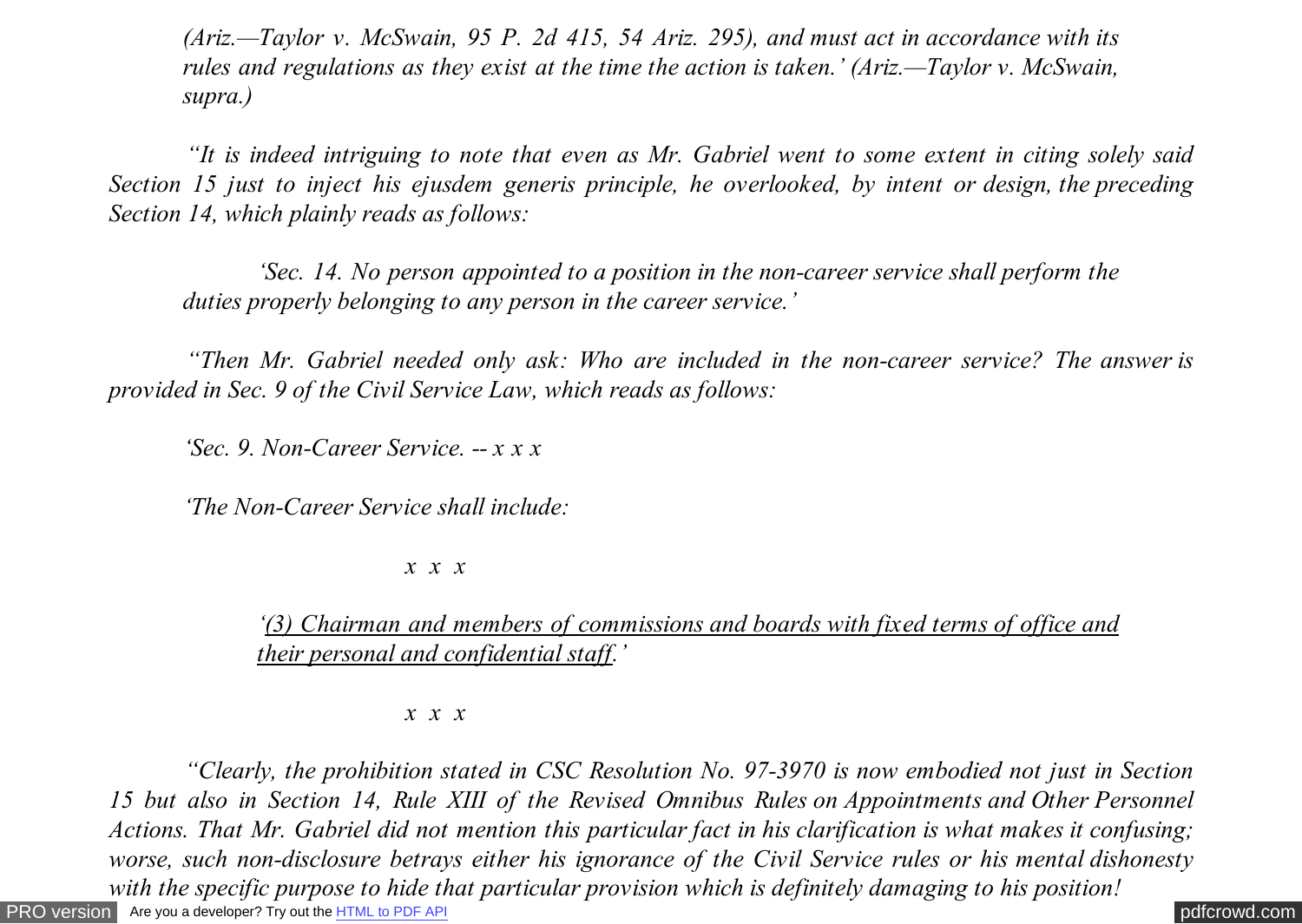*x x x*

 *"Both Section 14 and Section 15 are prohibitory rules under Rule XIII which is designated 'PROHIBITIONS'. The said Sections have the force of law.*

*with the specific purpose to hide that particular provision which is definitely damaging to his position!*

 *'ART. 5 Acts executed against the provisions of mandatory or prohibitory laws shall be void, except when the law itself authorizes their validity. (Civil Code of the Philippines)*

 *"The designation of Commissioner Manuel D. Punzal was executed against the provision of prohibitory laws, hence, void. Commissioner Punzal has demonstrated that he cannot maintain professional competence in HEDF management, organize and supervise HEDF personnel for efficient dispatch of business, and observe unceasingly the high standards of public service.*

 *"Finally, can an appointment of designation be made to a non-vacant position? Lately, the position of our chief as Director III was declared vacant at the instance of Commissioner Ester Garcia and Executive Officer Roger Perez for no valid reason except to place Commissioner Punzal as HEDFS Officer-in-Charge."*

 *x x x*

 The case stemmed from the order issued by CHED Chairman Ester A. Garcia designating CHED Commissioner Manuel Punzal as Officer-in-Charge (OIC) of the CHED HEDFS. In a letter dated February 9, 2001, Mejia, *et al.* inquired on the validity of the aforesaid order. In particular, they requested for an opinion on whether a Commissioner, who is an official holding a noncareer position, can be designated as an OIC of a regular office, in the light of the rule declaring as illegal, the designation of a noncareer employee to a position involving control or supervision over regular or career personnel. In reply to their query, the Office for Legal Affairs promulgated the opinion subject of the present appeal.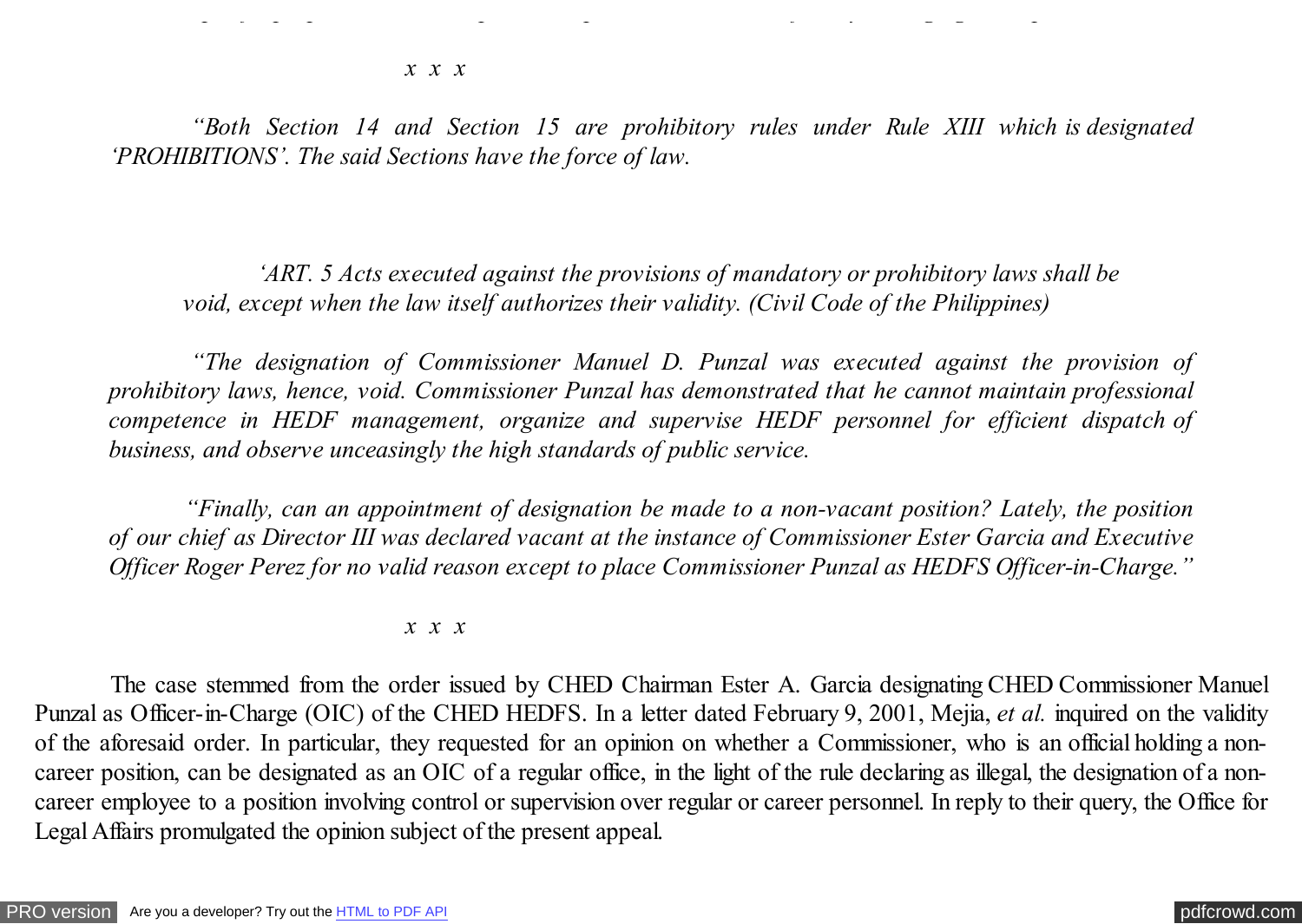Before squarely addressing the merit of the appeal, the Commission deems it appropriate to first elaborate on the issue concerning the rendition of legal opinions by its Office for Legal Affairs.

 It is true that under **Section 12 (5), Subtitle A, Title I, Book V of the Administrative Code of 1987**, it is therein provided that one of the functions vested to the Commission is to "render opinions and rulings on all personnel and other civil service matters." The investiture or imposition of the said power or function should not, however, be construed as depriving the Commission of its discretion regarding the manner by which it chooses to exercise or perform the same. If and when it sees fit, it may therefore opt to delegate or entrust to a subordinate office, as what it does now, the power to promulgated legal opinions on administrative issues brought before it. In fact, such delegation of authority would be more in keeping with the dictates of sound managerial practice, for to strictly require or obligate the Commission to attend to each and every request for legal opinion would be taxing, if not highly impractical. Considering the immense number of such requests received daily, the Commission would be left with

only a precious little time to perform its other equally important functions. After all, the rendition of opinions is just one of the myriad responsibilities it is called upon to discharge.

That being said, the Commission shall now address itself to the main substance of the case.

 The dilemma underlying this case is rooted in the seeming ambiguity of the phrase "non-career employee" in **Section 15, Rule XIII of the Revised Omnibus Rules on Appointments and Other Personnel Actions**, which reads:

 *"Sec. 15. No consultant, contractual or non-career employee shall be designated to positions exercising control or supervision over regular and career personnel."*

 If the phrase "non-career employee" would encompass all those belonging in the non-career service, irrespective of their level or status, as Mejia, *et al.* would interpret the same to be, then the designation of Commissioner Punzal as OIC of the CHED-HEDFS should be readily and unhesitatingly struck down as being invalid.

[PRO version](http://pdfcrowd.com/customize/) Are you a developer? Try out the **HTML to PDF API [pdfcrowd.com](http://pdfcrowd.com)** Briefly, it is the principal contention of the appellants that it is improper to apply the principle of *ejusdem generis* in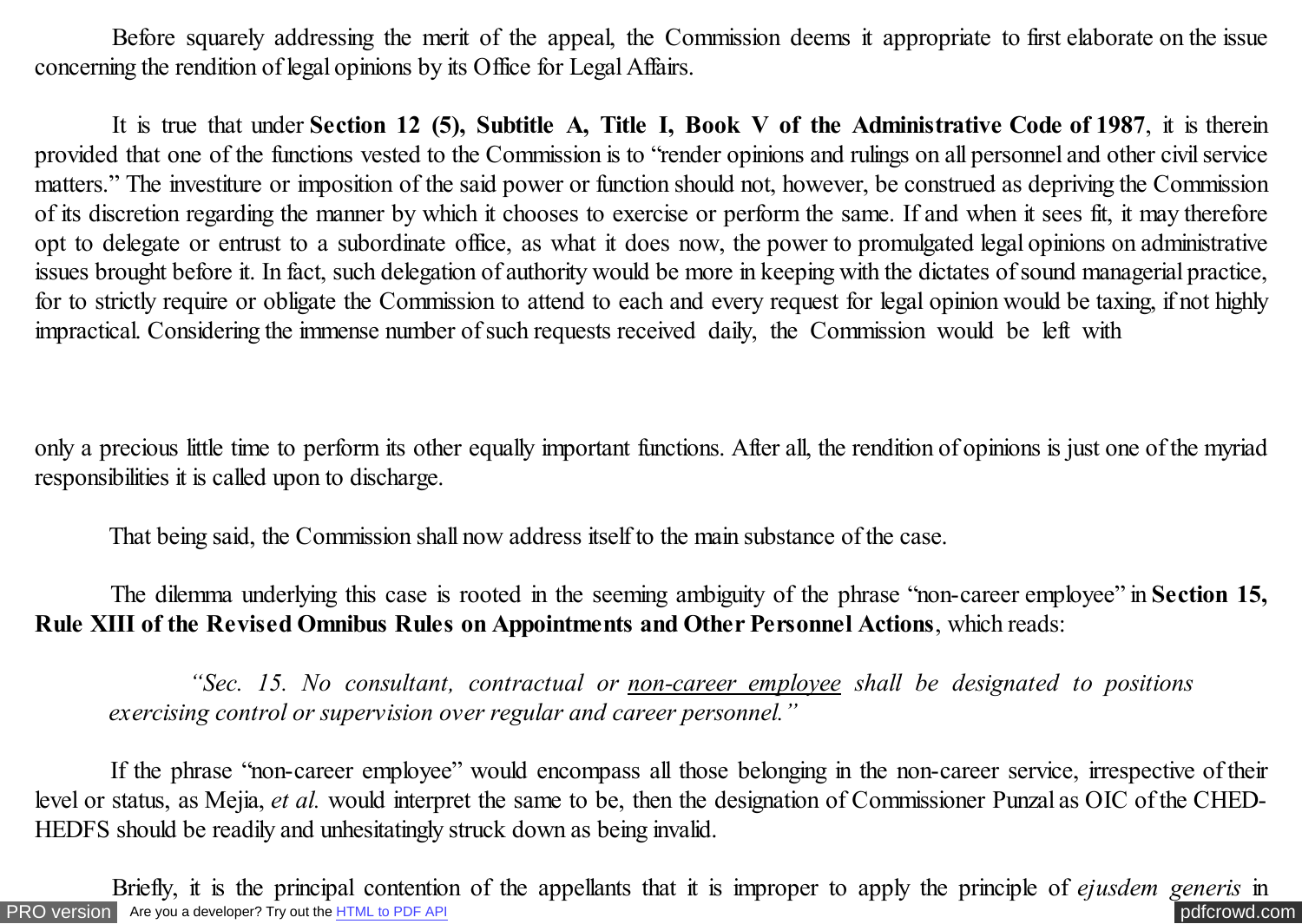determining or ascertaining the meaning of the phrase "non-career employee" considering that the same is clearly and plainly worded, thus precluding any extended ratiocination or construction. To support their proposition, they correlate the definitions provided by the Administrative Code to the terms "employee" and "non-career service" to come up with their theory that "non-career employee" pertains to all non-career persons in the service of the government, including the Commissioners of the CHED, so that the latter cannot be designated to supervisory positions without violating the prohibitory policy.

Briefly, it is the principal contention of the appellants that it is improper to apply the principle of *ejusdem generis* in

 After mature deliberation of the arguments in the light of pertinent legal provisions and case law, the Commission reaches the conclusion that the interpretation Mejia, *et al.* would seek to impart on the phrase "non-career employee" and which they urge upon the Commission, is not tenable.

 First, their reliance on the definition of "employee" as set forth under **Section 2 (15) of the Introductory Provisions of the Administrative Code of 1987**, is utterly misplaced. Admittedly, the definition of "employee" in that section, taken in isolation, partakes of an all-encompassing or inclusive character. Thus, it provides:

*"SEC. 2. General Terms Defined. - Unless the specific words of the text, or the context as a whole, or particular statute, shall require a different meaning:*

 *x x x*

 *"(15) 'Employee', when used with reference to a person in the public service, any person in the service of the government or any of its agencies, divisions, subdivisions or instrumentalities."* (underscoring for emphasis)

 Yet, if Section 2 is read in its entirety, it becomes readily apparent that the definitions enumerated therein are not meant to be exclusive. The provision injects or infuses an exception clause, as indicated in the prefatory statement underscored above. Thus, when the usage, circumstance or the context of the words defined calls for a different sense or meaning, then the given definitions may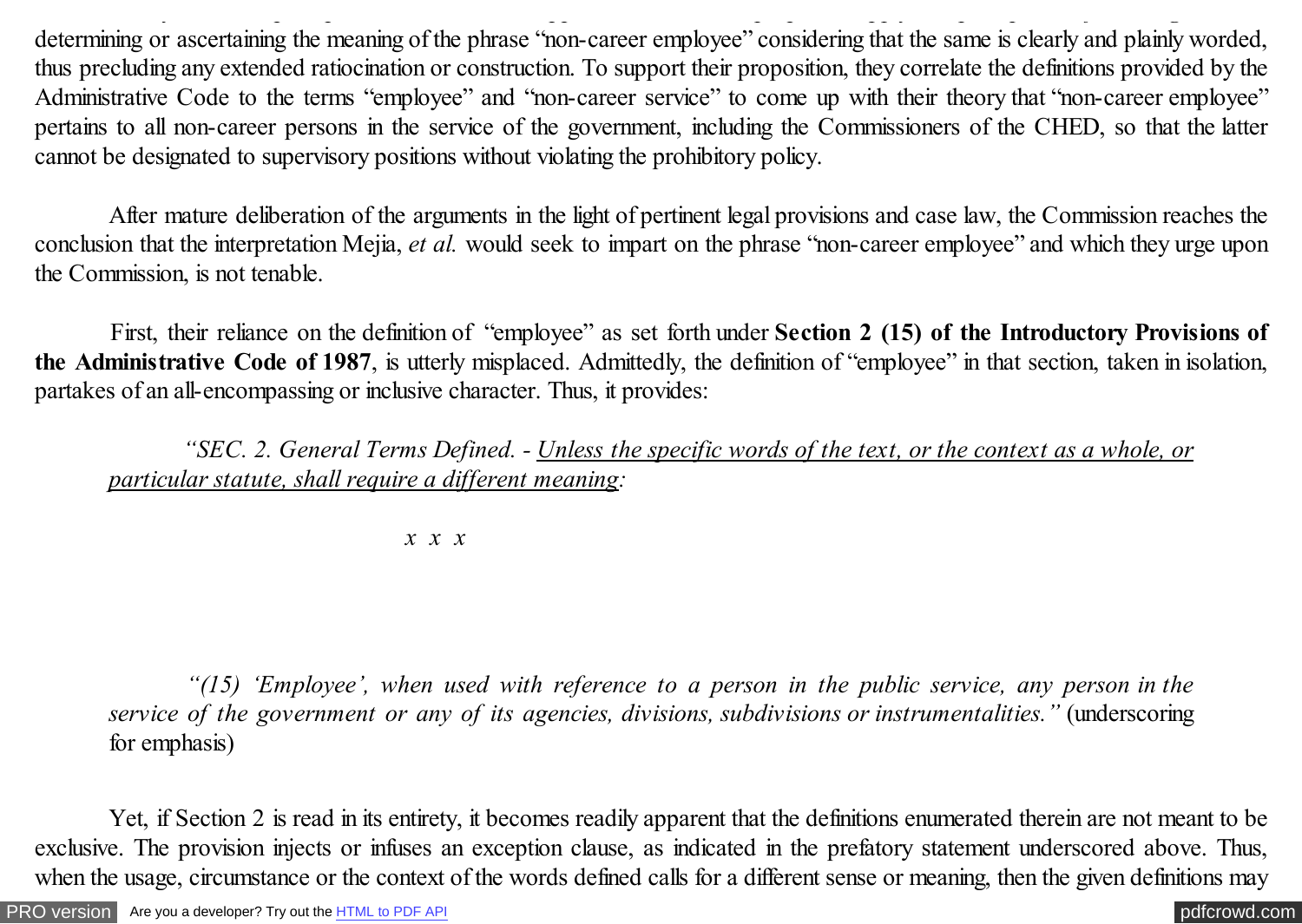be altogether dispensed with. Stated elsewise, not in all instances should "employee" be taken to mean as what the Administrative Code defines it to be.

 Second, to sanction the appellants' interpretation would obliterate the well-entrenched distinction between "officers" and "employees," which the Administrative Code of 1987 itself recognizes when it differentiates or distinguishes an "officer" from "clerk" or "employee". As it states:

*"(14) 'Officer' as distinguished from 'clerk' or 'employee', refers to a person whose duties, not being of a clerical or manual nature, involves the exercise of discretion in the performance of the functions of a government. x x x"* **(Section 2 [14], Introductory Provisions, Administrative Code of 1987)**

 It would also undermine or do away with the long-standing principle fundamental to the concept of public sector unionism, that is, the non-inclusion of public officials in employees' associations and unions.

 Even the Supreme Court acknowledges the distinction between "public official" and "employee" when it declared, in the case of **Gonzales vs. Hechanova, et al. (G.R. No. L-2187, October 22, 1963)**. That *"a public official is an officer of the Government itself, as distinguished from officers or employees of instrumentalities of the Government, which may have a personality of their own, distinct and separate from that of the Government."*

In another case, the High Tribunal said:

 *"These officials are public officers, as distinguished from mere employees, with public duties delegated and entrusted to them, as agents, the performance of which is an exercise of a part of the governmental functions of the particular political unit for which they, as agents, are active."* **(Hebron vs. Reyes, 104 Phil. 175, citing Coulter vs. Pool, 187 Cal. 181, 201 p. 121)**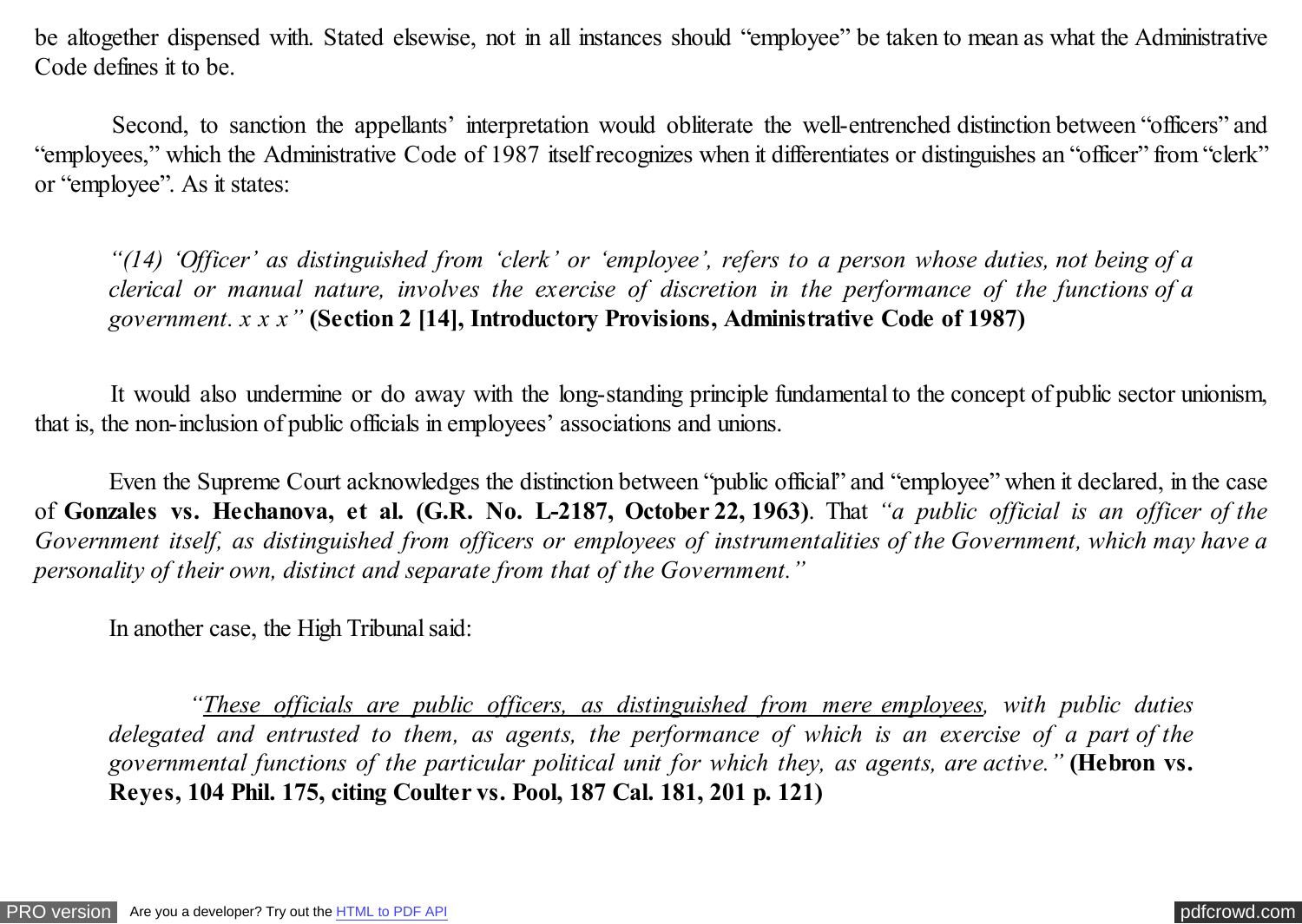There is one more consideration that militates against the interpretation of the appellants. To construe the phrase "non-career employee" as contemplating public officers like the chairmen and members of commissions with fixed terms of office, such as CHED Commissioners, so as to subject them to the prohibition on the designation of consultants, contractuals, and other non-career employees to positions entailing supervision over regular and career personnel, would be overly-stretching the import of the policy. It would, in effect, lead to an absurd and ridiculous situation, where the Chairman or Commissioner, say, of this Commission would be powerless to supervise subordinate officials and employees belonging to the career service, even though said control and supervision are inherent in his functions. The Commission is not yet ready to accept such strained interpretation as it would thwart a long and established administrative order, the efficacy of which has been proven time and again.

 The better interpretation therefore is to limit the meaning of "non-career employee" to the class or category of employees on the same level or status with that of contractual personnel and consultants. On this score, the Commission sees no plausible reason to depart or deviate from the questioned opinion, and therefore quotes its *ratio* with approval:

 *"As will be noted from the abovequoted provision, what is prohibited is the designation of consultants, contractuals and non-career employees to positions exercising control or supervision over regular or career employees. However, in interpreting said provision, rules on statutory construction must be taken into consideration, particularly, the principle of ejusdem generis. Under this principle, when a general word follows an enumeration of particular words of the same class, the general word is to be construed to be restricted to persons or things resembling or of the same kind or class as those specifically mentioned. (Agpalo; Statutory Construction, Third Edition, 1995). Hence, the general term 'non-career' in the quoted provision must be read together with the enumeration preceding the same. The term 'non-career' therein must be construed to mean other non-career employees within the same level of contractuals or consultants."*

 The foregoing disquisition already renders it unnecessary to pass upon the validity of CHED Commissioner Punzal's designation as OIC of the CHED-HEDFS. Ultimately, designation is a managerial prerogative addressed to the sound discretion of the head of an agency. Barring any showing of grave abuse of discretion in the exercise thereof, and having complied with the controlling civil service law and rules, the Commission refrains from interfering therewith.

[PRO version](http://pdfcrowd.com/customize/) Are you a developer? Try out the **HTML to PDF API [pdfcrowd.com](http://pdfcrowd.com)** Trying another tack, Mejia, *et al.* would subvert the designation of Commissioner Punzal on the ground that the position to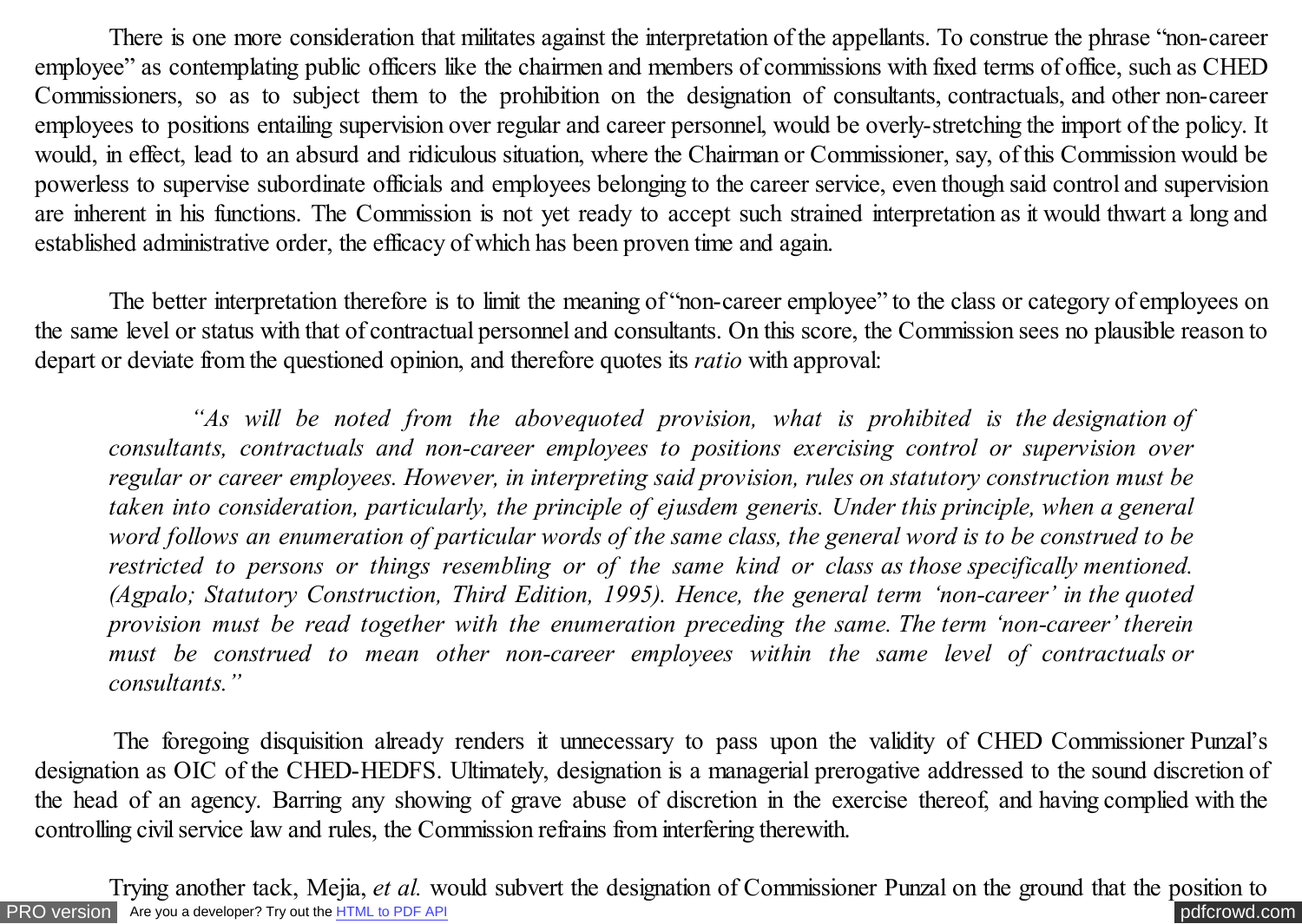which the latter was designated was declared vacant precisely to pave the way for such designation. Other than their mere allegation, however, the records are devoid of any evidence to sufficiently establish their claim.

Trying another tack, Mejia, *et al.* would subvert the designation of Commissioner Punzal on the ground that the position to

 **WHEREFORE**, the Commission hereby resolves that the rule prohibiting the designation of contractuals, consultants and non-career employees to positions involving supervision and control over regular and career employees, does not extend to CHED Commissioner Manuel Punzal's designation as Head of the CHED-HEDFS.

Quezon City, August 02, 2001

# (Signed) **J. WALDEMAR V. VALMORES Commissioner**

(Signed) **KARINA CONSTANTINO-DAVID** Chairman

(Signed) **JOSE F. ERESTAIN, JR.** Commissioner